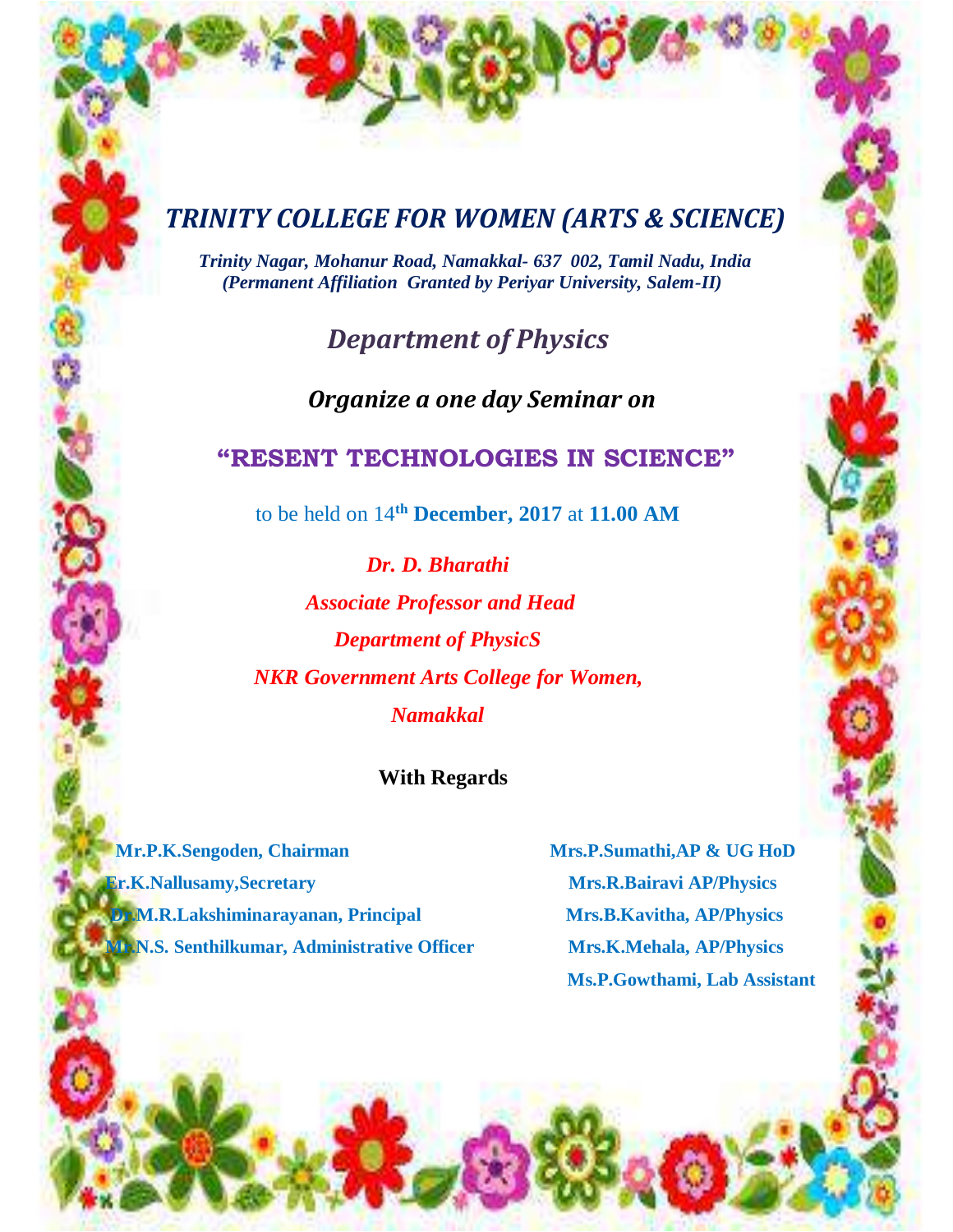# *PROGRAMME*

 *Date: 14-12-2017 Time: 11.00AM*

 *Venue: Mini Seminar Hall* Prayer Song

 Welcome Address **:** *Dr.M.R.Lakshiminarayanan,* Principal, Trinity College for Women,

Presidential Address **:** Er. K. Nallusamy,

 Secretary, Trinity College for Women,

Felicitation Address **:***Thiru.P.K.Sengodan,*

Chairman, Trinity College for Women,

Vote of Thanks **: Mrs. P. Sumathi**

Í

Assistant Professor in Computer Science, Trinity College for Women.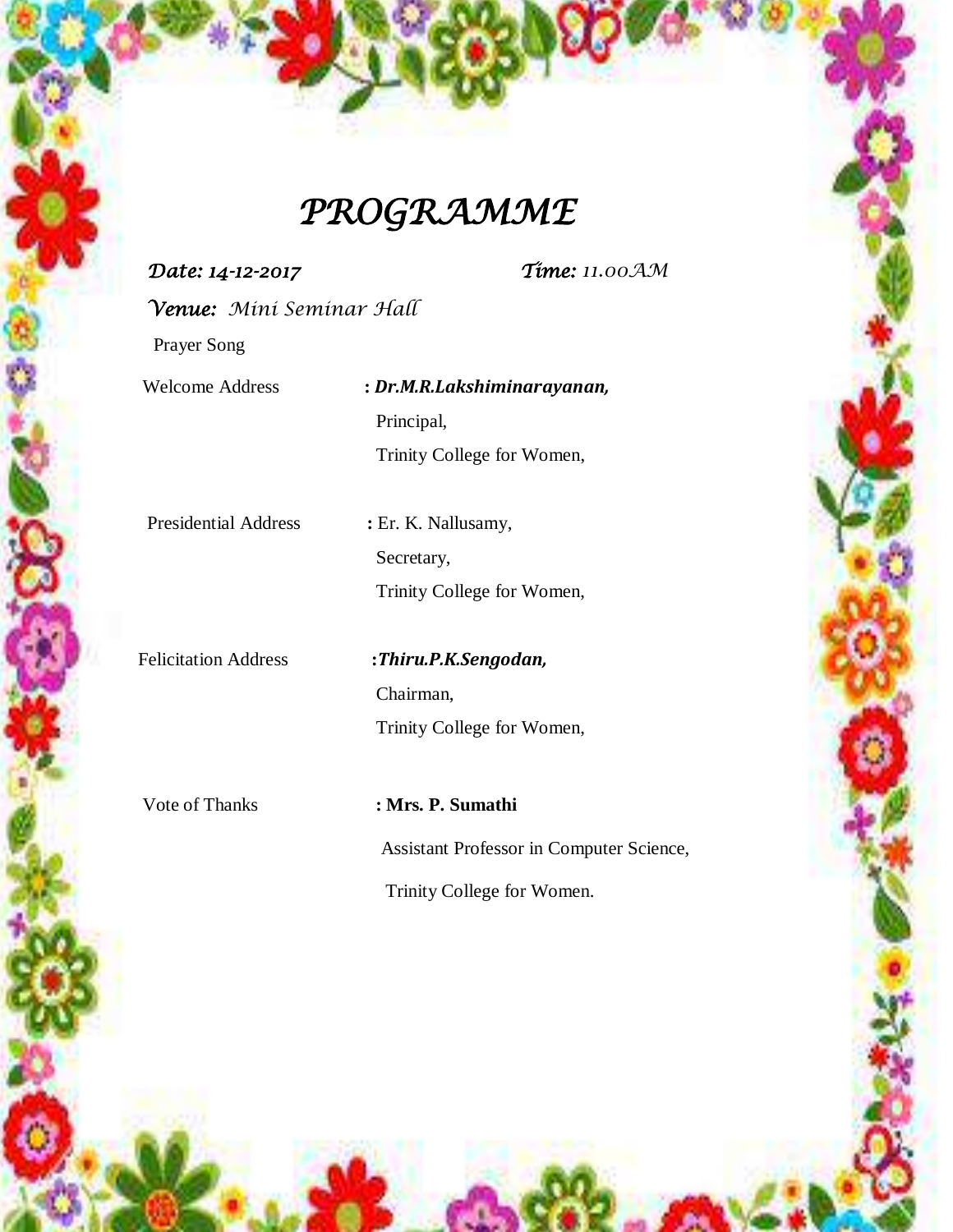